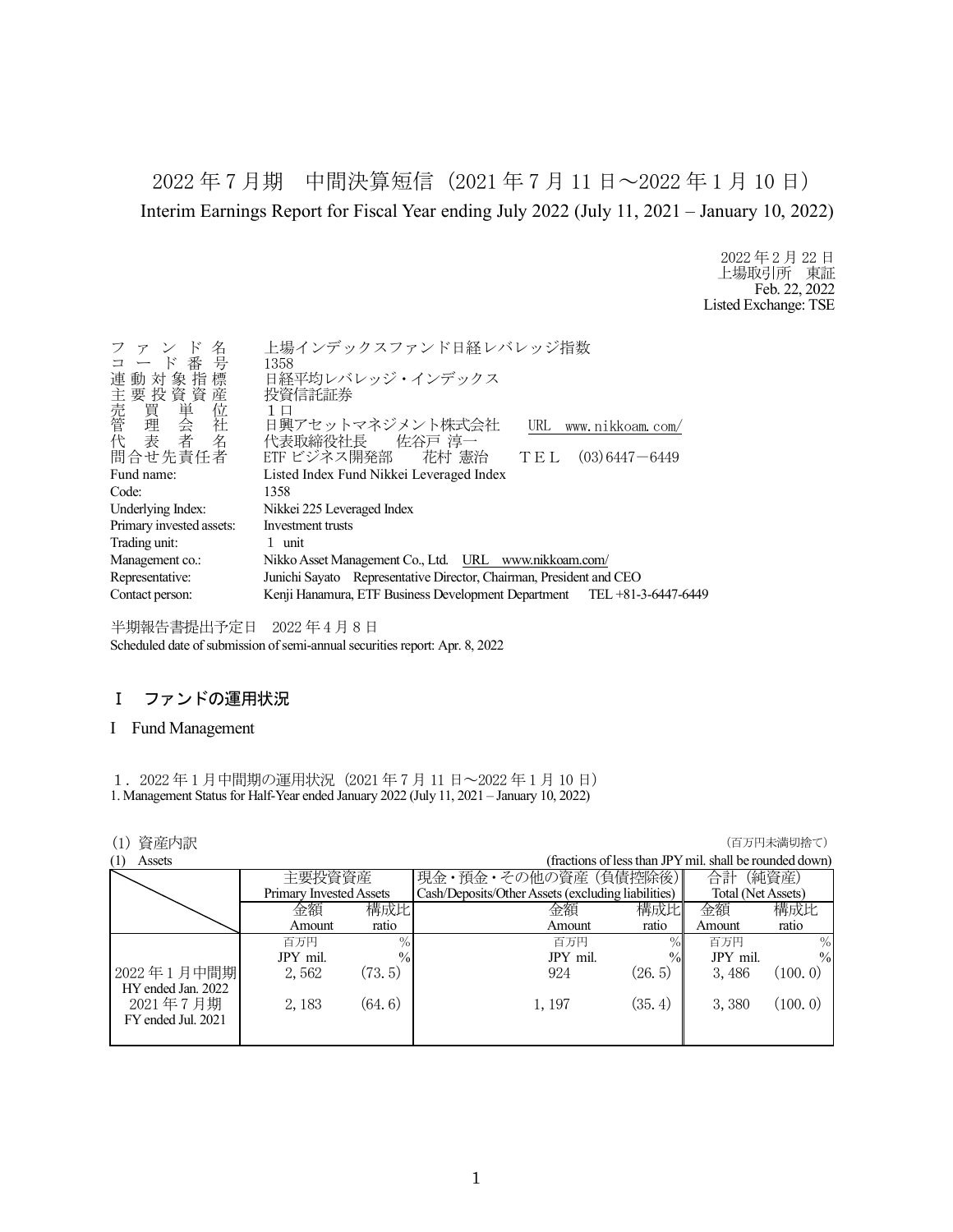#### (2) 設定・解約実績

#### (2) Creation and Redemption

| $\sim$ $\sim$                    | 前計算期間末発行済口数<br>No. of Issued Units at End<br>of Previous Fiscal Period | 設定口数<br>No. of Units Created<br>(②) | 解約口数<br>No. of Units<br>Redeemed<br>$(\circledS)$ | 当中間計算期間末<br>発行済口数<br>No. of Issued Units at End of<br>Semiannual Period<br>-(3)) |
|----------------------------------|------------------------------------------------------------------------|-------------------------------------|---------------------------------------------------|----------------------------------------------------------------------------------|
| 2022年1月中間期<br>HY ended Jan. 2022 | 千口<br>'000 units<br>121                                                | 千口<br>'000 units<br>302             | 千口<br>'000 units<br>301                           | 千口<br>'000 units<br>122                                                          |

#### (3) 基準価額

(3) Net Asset Value

|                                                      | 総資産<br><b>Total Assets</b><br>$\circled{1}$ | 負債<br>Liabilities<br>$\mathcal{O}(2)$ | 純資産<br>Net Assets<br>$(\mathcal{D}(\mathbb{O}-\mathbb{Q}))$ | 1日当たり基準価額<br>((3)当中間計算期間末 (前計算期間末)<br>発行済口数) ×1)<br>Net Asset Value per 1 unit<br>((3)No. of Issued Units at End of Semiannual<br>Period(Previous Fiscal Period))×1) |
|------------------------------------------------------|---------------------------------------------|---------------------------------------|-------------------------------------------------------------|----------------------------------------------------------------------------------------------------------------------------------------------------------------------|
|                                                      | 百万円                                         | 百万円                                   | 百万円                                                         | 円                                                                                                                                                                    |
|                                                      | JPY mil.                                    | JPY mil.                              | JPY mil.                                                    | <b>JPY</b>                                                                                                                                                           |
| 2022年1月中間期                                           | 4,017                                       | 530                                   | 3,486                                                       | 28, 403                                                                                                                                                              |
| HY ended Jan. 2022<br>2021年7月期<br>FY ended Jul. 2021 | 3,498                                       | 117                                   | 3,380                                                       | 27,879                                                                                                                                                               |

2.会計方針の変更

2. Change in Accounting Policies

① 会計基準等の改正に伴う変更 無

①Changes accompanying revision to accounting standards, etc. No

② ①以外の変更 無

②Changes other than those in ① No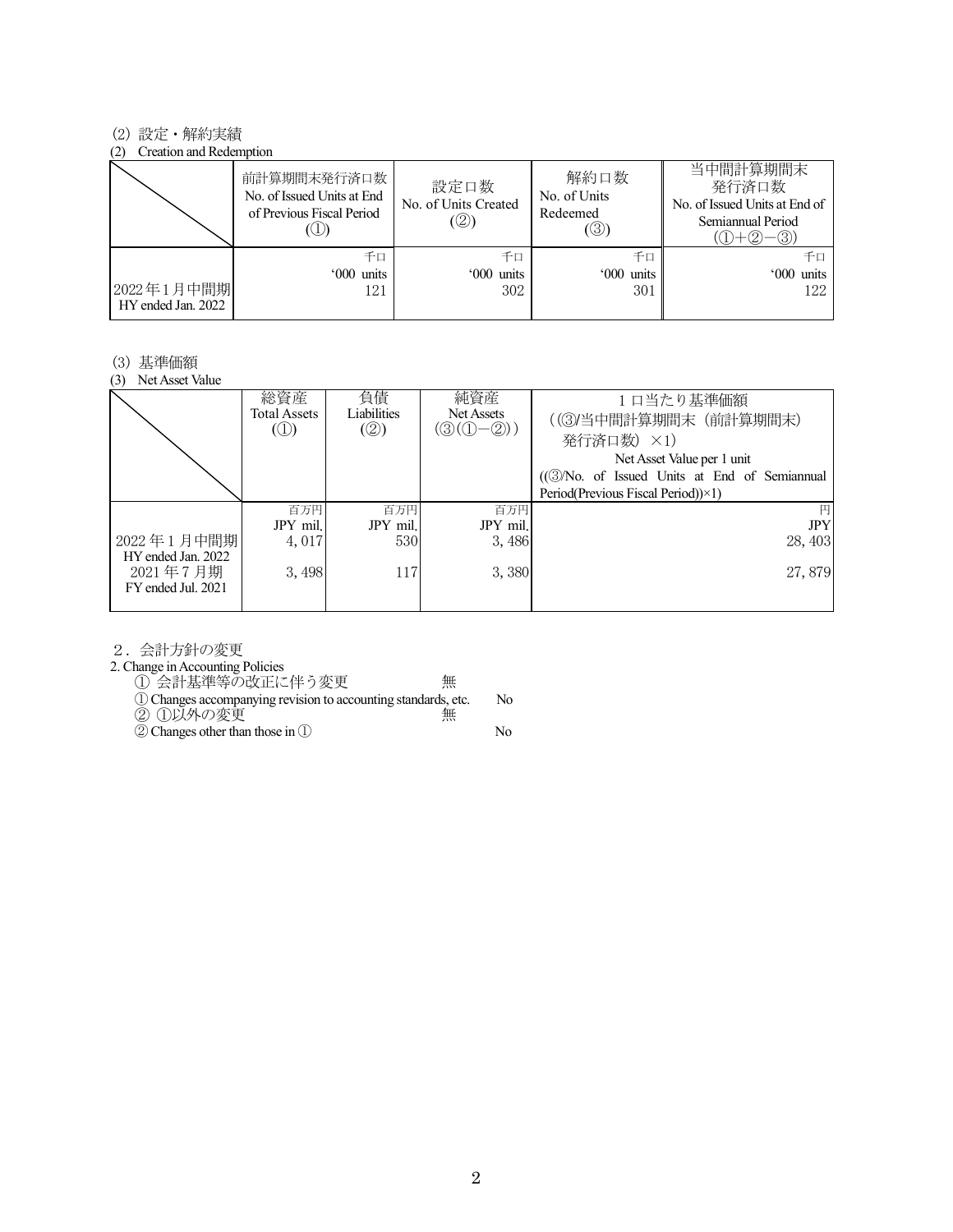## Ⅱ 中間財務諸表 Interim Financial Statements

# (1)中間貸借対照表 Interim Balance Sheet

|                                                              |                                                                         | (単位:円) (Unit:JPY)                                                              |
|--------------------------------------------------------------|-------------------------------------------------------------------------|--------------------------------------------------------------------------------|
|                                                              | 前計算期間末<br>2021年7月10日現在<br>Previous Fiscal Period<br>As of Jul. 10, 2021 | 当中間計算期間末<br>2022 年 1月10日現在<br>Present Semiannual Period<br>As of Jan. 10, 2022 |
| 資産の部 Assets                                                  |                                                                         |                                                                                |
| 流動資産 Current assets                                          |                                                                         |                                                                                |
| コール・ローン Call loans                                           | 944, 391, 280                                                           | 1, 167, 230, 843                                                               |
| 投資信託受益証券 Security investment<br>trust beneficiary securities | 2, 183, 480, 000                                                        | 2, 562, 150, 000                                                               |
| 派生商品評価勘定 Derivative evaluation<br>account                    | 2, 961, 750                                                             | 2, 893, 950                                                                    |
| 未収入金 Accounts receivable                                     | 28, 695, 230                                                            | 58, 923, 540                                                                   |
| 未収配当金 Accrued dividend receivable                            | 27, 712, 300                                                            |                                                                                |
| 前払金 Advance payments                                         | 97, 040, 000                                                            | 14, 577, 400                                                                   |
| 差入委託証拠金 Customers' margin                                    | 213, 840, 000                                                           | 212, 205, 000                                                                  |
| 流動資産合計 Total current assets                                  | 3, 498, 120, 560                                                        | 4, 017, 980, 733                                                               |
| 資産合計 Total assets                                            | 3, 498, 120, 560                                                        | 4, 017, 980, 733                                                               |
| 負債の部 Liabilities                                             |                                                                         |                                                                                |
| 流動負債 Current liabilities                                     |                                                                         |                                                                                |
| 派生商品評価勘定 Derivative evaluation<br>account                    | 89, 770, 200                                                            | 25, 706, 900                                                                   |
| 未払金 Accounts payable-other                                   | 791, 100                                                                | 250, 340, 385                                                                  |
| 未払収益分配金 Unpaid dividends                                     | 10, 186, 428                                                            |                                                                                |
| 未払解約金 Redemption payable                                     |                                                                         | 240, 944, 000                                                                  |
| 未払受託者報酬 Trustee fee payable                                  | 1, 289, 767                                                             | 1, 110, 599                                                                    |
| 未払委託者報酬 Investment trust<br>management fee payable           | 12, 898, 907                                                            | 11, 106, 610                                                                   |
| 未払利息 Accrued interest expenses                               | 1,064                                                                   | 53                                                                             |
| その他未払費用 Other accrued expenses                               | 2, 345, 010                                                             | 1, 785, 617                                                                    |
| 流動負債合計 Total current liabilities                             | 117, 282, 476                                                           | 530, 994, 164                                                                  |
| 負債合計 Total liabilities                                       | 117, 282, 476                                                           | 530, 994, 164                                                                  |
| 純資産の部 Net assets                                             |                                                                         |                                                                                |
| 元本等 Principal and other                                      |                                                                         |                                                                                |
| 元本 Principal                                                 | 1, 212, 670, 000                                                        | 1, 227, 670, 000                                                               |
| 剰余金 Surplus                                                  |                                                                         |                                                                                |
| 中間剰余金又は中間欠損金(△)<br>Surplus (deficit) at end of period        | 2, 168, 168, 084                                                        | 2, 259, 316, 569                                                               |
| (分配準備積立金)<br>Reserve for<br>distribution                     | 1, 271, 176                                                             | 1, 271, 176                                                                    |
| 元本等合計 Total principal and other                              | 3, 380, 838, 084                                                        | 3, 486, 986, 569                                                               |
| 純資産合計 Total net assets                                       | 3, 380, 838, 084                                                        | 3, 486, 986, 569                                                               |
| 負債純資産合計 Total liabilities and net<br>assets                  | 3, 498, 120, 560                                                        | 4, 017, 980, 733                                                               |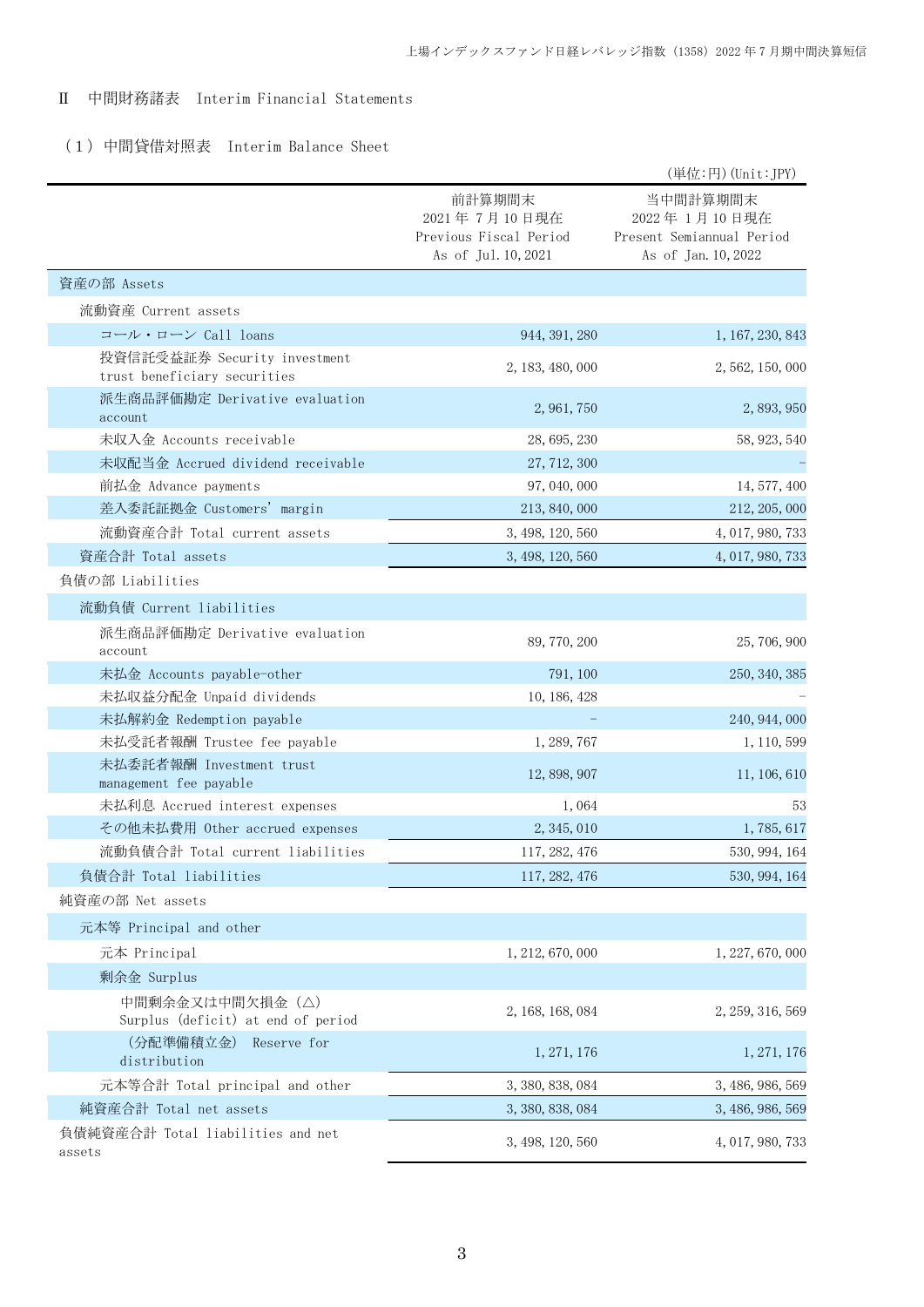(2)中間損益及び剰余金計算書 Interim Statement of Income and Retained Earnings

|                                                                                                                           |                                                                                                                    | (単位:円) (Unit:JPY)                                                                                                    |
|---------------------------------------------------------------------------------------------------------------------------|--------------------------------------------------------------------------------------------------------------------|----------------------------------------------------------------------------------------------------------------------|
|                                                                                                                           | 前中間計算期間<br>2020年7月11日<br>自<br>至 2021年1月10日<br>Previous Semiannual Period<br>From Jul. 11, 2020<br>to Jan. 10, 2021 | 当中間計算期間<br>2021年7月11日<br>目<br>2022年1月10日<br>至<br>Present Semiannual Period<br>From Jul. 11, 2021<br>to Jan. 10, 2022 |
| 営業収益 Operating revenue                                                                                                    |                                                                                                                    |                                                                                                                      |
| 受取利息 Interest income                                                                                                      | 138                                                                                                                | 206                                                                                                                  |
| 有価証券売買等損益 Profit and loss on<br>buying and selling of securities and other                                                | 292, 158, 410                                                                                                      | 167, 479, 860                                                                                                        |
| 派生商品取引等損益 Profit and loss on<br>dealing of derivatives                                                                    | 616, 208, 800                                                                                                      | 317, 605, 900                                                                                                        |
| 営業収益合計 Total operating revenue                                                                                            | 908, 367, 348                                                                                                      | 485, 085, 966                                                                                                        |
| 営業費用 Operating expenses                                                                                                   |                                                                                                                    |                                                                                                                      |
| 支払利息 Interest expenses                                                                                                    | 78, 185                                                                                                            | 106, 455                                                                                                             |
| 受託者報酬 Trustee fee                                                                                                         | 552, 468                                                                                                           | 1, 110, 599                                                                                                          |
| 委託者報酬 Investment trust management fee                                                                                     | 5, 525, 243                                                                                                        | 11, 106, 610                                                                                                         |
| その他費用 Other expenses                                                                                                      | 1,004,466                                                                                                          | 1,785,617                                                                                                            |
| 営業費用合計 Total operating expenses                                                                                           | 7, 160, 362                                                                                                        | 14, 109, 281                                                                                                         |
| 営業利益又は営業損失(△)<br>Operating income<br>$(l$ <sub>oss</sub> $)$                                                              | 901, 206, 986                                                                                                      | 470, 976, 685                                                                                                        |
| 経常利益又は経常損失(△)<br>Ordinary income<br>$(\text{loss})$                                                                       | 901, 206, 986                                                                                                      | 470, 976, 685                                                                                                        |
| 中間純利益又は中間純損失(△) Net income<br>$(l$ <sub>oss</sub> $)$                                                                     | 901, 206, 986                                                                                                      | 470, 976, 685                                                                                                        |
| 一部解約に伴う中間純利益金額の分配額又は一部解<br>約に伴う中間純損失金額の分配額(△)                                                                             |                                                                                                                    |                                                                                                                      |
| Distribution of net income (loss) from partial<br>redemptions                                                             |                                                                                                                    |                                                                                                                      |
| 期首剰余金又は期首欠損金 (△) Surplus<br>(deficit) at beginning of period                                                              | 1, 111, 975, 431                                                                                                   | 2, 168, 168, 084                                                                                                     |
| 剰余金増加額又は欠損金減少額 Increase in<br>surplus or decrease in deficit                                                              | 1, 212, 070, 000                                                                                                   | 5, 477, 620, 800                                                                                                     |
| 中間一部解約に伴う剰余金増加額又は欠損金減<br>少額 Increase in surplus or decrease in<br>deficit from partial redemptions                        |                                                                                                                    |                                                                                                                      |
| 中間追加信託に伴う剰余金増加額又は欠損金減<br>少額 Increase in surplus or decrease in<br>deficit from additional subscriptions for<br>the period | 1, 212, 070, 000                                                                                                   | 5, 477, 620, 800                                                                                                     |
| 剰余金減少額又は欠損金増加額 Decrease in<br>surplus or increase in deficit                                                              | 2, 179, 814, 000                                                                                                   | 5, 857, 449, 000                                                                                                     |
| 中間一部解約に伴う剰余金減少額又は欠損金増<br>加額 Decrease in surplus or increase in<br>deficit from partial redemptions                        | 2, 179, 814, 000                                                                                                   | 5, 857, 449, 000                                                                                                     |
| 中間追加信託に伴う剰余金減少額又は欠損金増<br>加額 Decrease in surplus or increase in<br>deficit from additional subscriptions for<br>the period |                                                                                                                    |                                                                                                                      |
| 分配金 Dividends                                                                                                             |                                                                                                                    |                                                                                                                      |
| 中間剰余金又は中間欠損金(△)<br>Surplus<br>(deficit) at end of period                                                                  | 1, 045, 438, 417                                                                                                   | 2, 259, 316, 569                                                                                                     |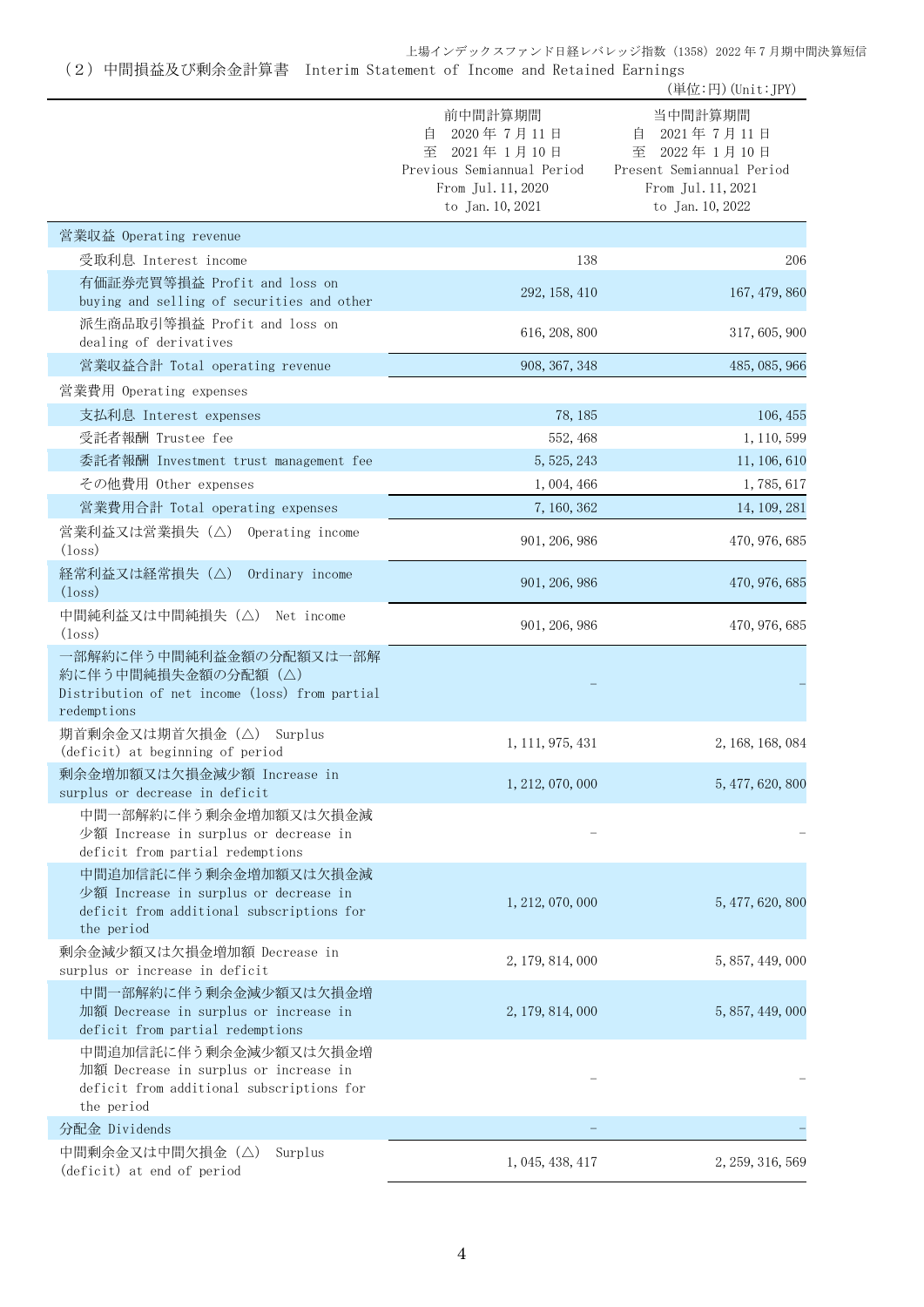(3)中間注記表

(重要な会計方針に係る事項に関する注記)

| 1. 有価証券の評価基準及び評価方法          | 投資信託受益証券は移動平均法に基づき、以下のとおり原則として時価で評価して <br>おります。                                                                          |
|-----------------------------|--------------------------------------------------------------------------------------------------------------------------|
|                             | (1)金融商品取引所等に上場されている有価証券                                                                                                  |
|                             | 金融商品取引所等に上場されている有価証券は、原則として金融商品取引所等にお<br>ける中間計算期間末日の最終相場(外貨建証券の場合は中間計算期間末日において<br> 知りうる直近の日の最終相場)で評価しております。              |
|                             | (2) 金融商品取引所等に上場されていない有価証券                                                                                                |
|                             | 当該有価証券については、原則として、日本証券業協会等発表の店頭売買参考統計                                                                                    |
|                             | 値(平均値)等、金融商品取引業者、銀行等の提示する価額(ただし、売気配相場                                                                                    |
|                             | は使用しない)又は価格提供会社の提供する価額のいずれかから入手した価額で評                                                                                    |
|                             | 価しております。                                                                                                                 |
|                             | (3)時価が入手できなかった有価証券                                                                                                       |
|                             | 適正な評価額を入手できなかった場合又は入手した評価額が時価と認定できない事<br> 由が認められた場合は、投資信託委託会社が忠実義務に基づいて合理的な事由をも<br>って時価と認めた価額もしくは受託者と協議のうえ両者が合理的事由をもって時価 |
|                             | と認めた価額で評価しております。                                                                                                         |
| 2. デリバティブ等の評価基準及び評価デリバティブ取引 |                                                                                                                          |
| 方法                          | 個別法に基づき原則として時価で評価しております。                                                                                                 |

(中間貸借対照表に関する注記)

|       |           | 前計算期間末                  | 当中間計算期間末                    |  |
|-------|-----------|-------------------------|-----------------------------|--|
|       |           | 2021年7月10日現在            | 2022年 1月10日現在               |  |
|       | 期首元本額     | $1,425,820,000$ 円       | 1, 212, 670, 000 $\boxplus$ |  |
|       | 期中追加設定元本額 | $3,656,850,000$ 円       | $3,025,000,000$ 円           |  |
|       | 期中一部解約元本額 | 3, 870, 000, 000 $\Box$ | 3, 010, 000, 000 $\Box$     |  |
| $2$ . | 受益権の総数    | $121,267$ 口             | $122,767$ $\Box$            |  |

(中間損益及び剰余金計算書に関する注記)

| 前中間計算期間      | 当中間計算期間       |
|--------------|---------------|
| 自 2020年7月11日 | 自 2021年7月11日  |
| 至 2021年1月10日 | 至 2022年 1月10日 |
|              |               |
| 該当事項はありません。  | 該当事項はありません。   |
|              |               |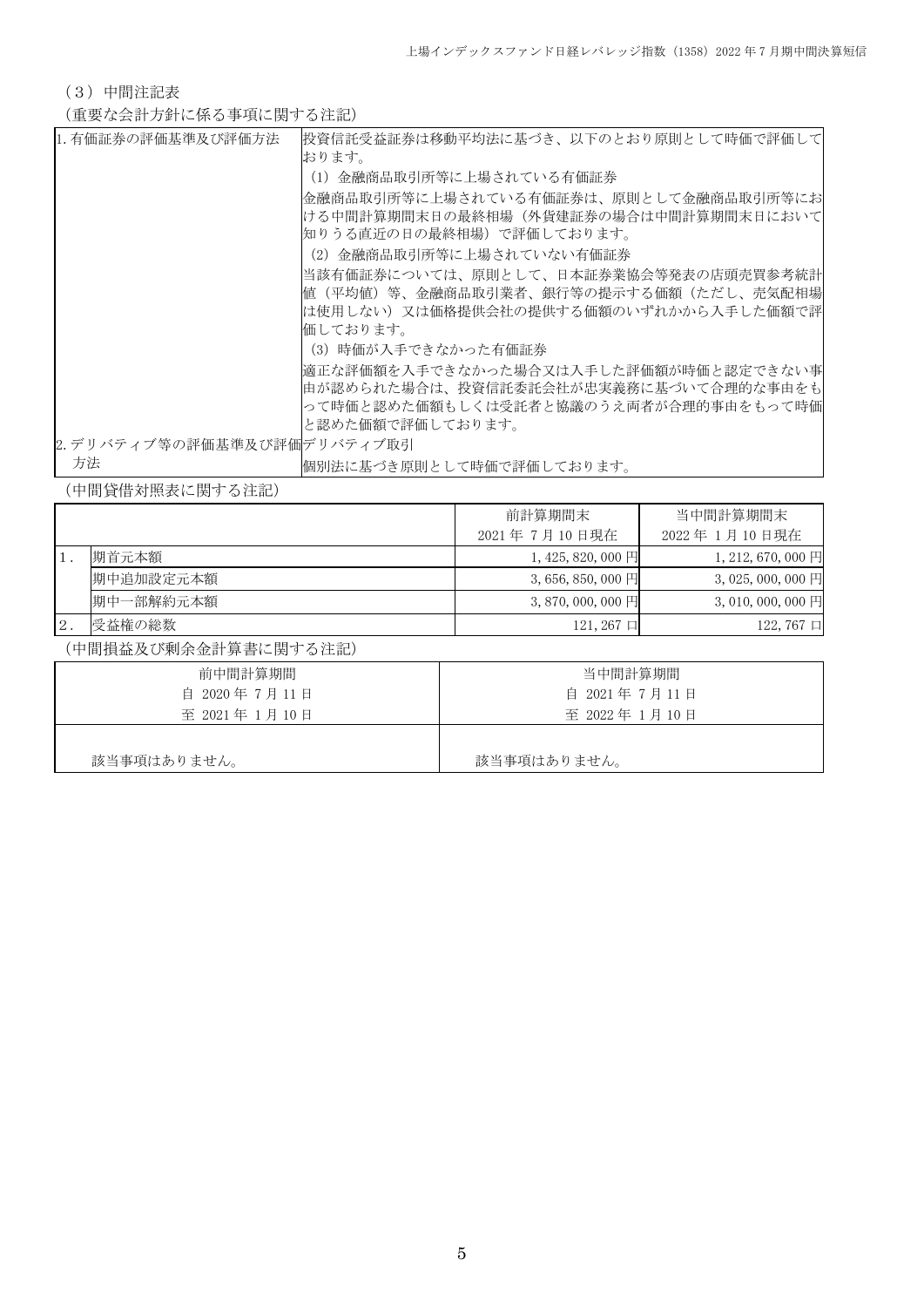(金融商品に関する注記)

金融商品の時価等に関する事項

|         | 前計算期間末<br>2021年7月10日現在                                                                                                                                                                                                                      | 当中間計算期間末<br>2022年1月10日現在                            |
|---------|---------------------------------------------------------------------------------------------------------------------------------------------------------------------------------------------------------------------------------------------|-----------------------------------------------------|
| 差額      | 中間貸借対照表計上額、時価及びその   貸借対照表計上額は期末の時価で計上し <br>ているため、その差額はありません。                                                                                                                                                                                | 中間貸借対照表計上額は中間計算期間末<br>日の時価で計上しているため、その差額<br>はありません。 |
| 時価の算定方法 | (1)有価証券<br> 売買目的有価証券<br>重要な会計方針に係る事項に関する注記<br>「有価証券の評価基準及び評価方法」に                                                                                                                                                                            | (1) 有価証券<br>同左                                      |
|         | 記載しております。<br>(2)デリバティブ取引                                                                                                                                                                                                                    | (2)デリバティブ取引                                         |
|         | 「デリバティブ取引等に関する注記」に<br>記載しております。<br>(3) 上記以外の金融商品                                                                                                                                                                                            | 同左<br>(3)上記以外の金融商品                                  |
|         | 短期間で決済されることから、時価は帳<br> 簿価額と近似しているため、当該金融商 <br>品の時価を帳簿価額としております。                                                                                                                                                                             | 同左                                                  |
| ての補足説明  | 金融商品の時価等に関する事項につい  金融商品の時価には、市場価格に基づく  金融商品の時価の算定においては一定の<br>価額のほか、市場価格がない場合には合  前提条件等を採用しているため異なる前<br> 理的に算定された価額が含まれておりま  提条件等によった場合、当該価額が異な <br>す。当該価額の算定においては一定の前 ることもあります。<br> 提条件等を採用しているため、 異なる前<br> 提条件等によった場合、当該価額が異な<br>ることもあります。 |                                                     |